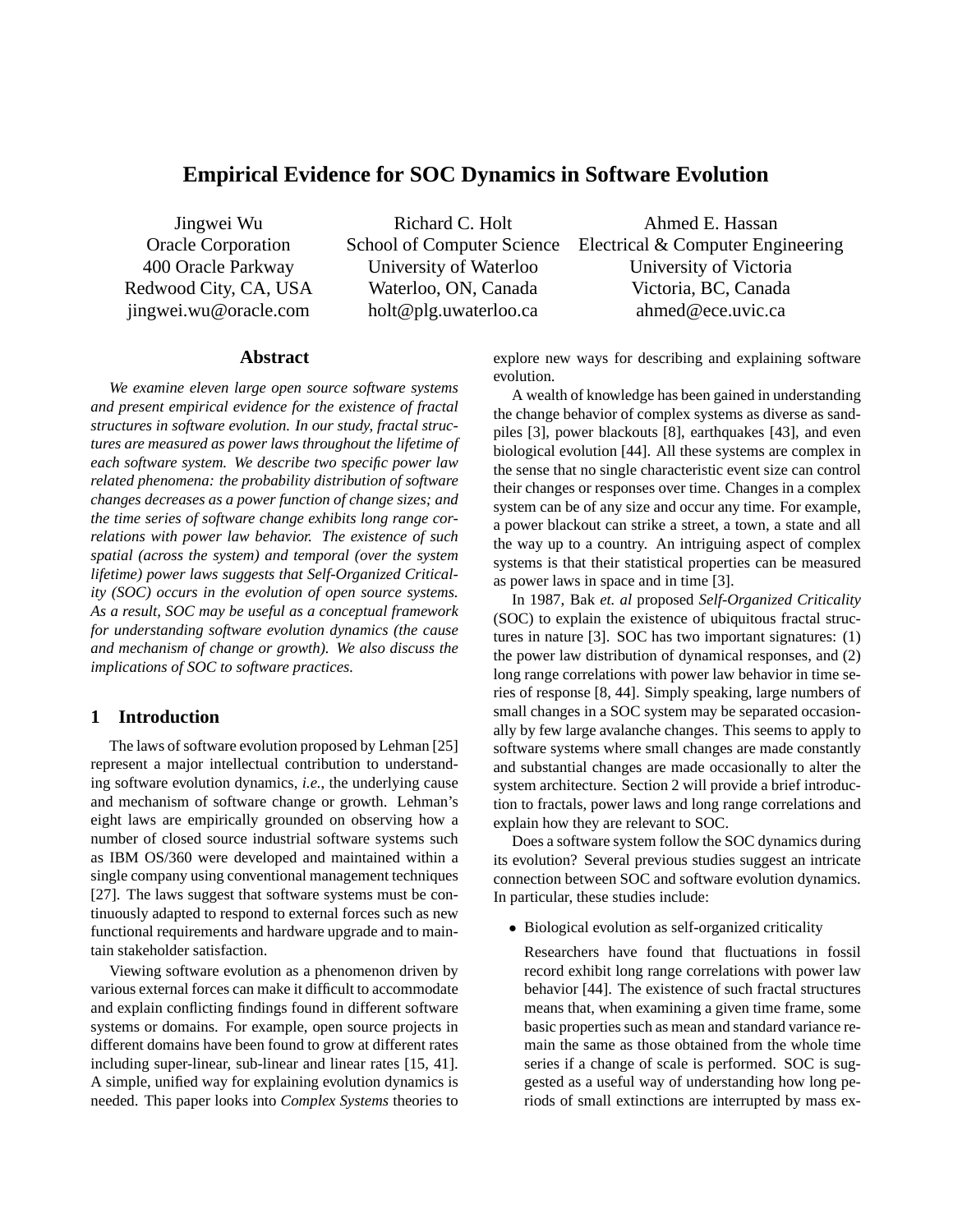tinctions [2, 44]. The structural evolution of a software system exhibits similar characteristics of punctuation as fossil record, suggesting that SOC may also be useful for explaining software evolution.

• Software evolution as punctuated equilibrium

Wu *et. al* examined the structural evolution of software systems at the level of source files. They observed that three open source systems (OpenSSH, PostgreSQL and Linux Kernel) evolved through an alternation between long periods of small changes and short periods of large avalanche changes [48].

• Overall open source movement as a self-organizing collaborative social network

In comparison to traditional industrial systems, open source software systems are largely developed based on a less strict control and management model [35, 40]. Spontaneous collaboration is promoted and backed by a decentralized developer community across the Internet [40]. Researchers including Madey and Koch have suggested that open source projects can be seen as a self-organizing phenomenon featuring the selfselection of tasks, spontaneous collaboration and leadership [23, 29]. The main empirical evidence they have presented is the power law distribution of open source project sizes (the numbers of developers) and the power law distribution of developer contributions (the number of commits to the source control repository).

Motivated by these promising findings, we feel that SOC might be established as a useful conceptual framework for describing and explaining software evolution. In this paper, we describe our effort in seeking evidence for SOC in open source software systems and discuss potential implications of SOC to software practices.

The rest of this paper is organized as follows. Section 2 introduces some basic concepts. Section 3 explains empirical data collection with regard to software changes and time series of software change. Section 4 investigates the existence of power laws in the evolution of open source software systems. Section 5 discusses open source software evolution based on SOC. Section 6 discusses some threats to the validity of our work. Section 7 considers related work and Section 8 concludes this paper.

## **2 Background**

This section gives a brief introduction to fractals, power laws, R/S time series analysis and SOC. The reader who is familiar with these concepts can skip to the next section.

#### **2.1 Fractals**

Fractals are mathematical or natural objects that are made of parts similar to the whole in "some" way. A fractal has a self-similar structure that occurs at different scales. For example, a small branch of a tree looks like the whole tree due to the existence of branching structures. When the length of a shoreline is measured using the box counting method, the length of any segment can cover the same number of mesh boxes as the whole shoreline if a change of scale is performed. For a detailed explanation of fractals, the reader can refer to Mandelbrot's book *Fractal Geometry of Nature* [30].

#### **2.2 Power Law**

A power law is a relationship between two scalar variables  $x$  and  $y$ , which can be written as follows:

$$
y = C \cdot x^k
$$

where  $C$  is the constant of proportionality and  $k$  is the exponent of the power law. Such a power law relationship shows as a straight line on a log-log plot since, taking logs of both sides, the above equation is equivalent to

$$
log(y) = k \cdot log(x) + log(C)
$$

which has the same form as the equation for a straight line

$$
Y=k{\cdot}X+c
$$

The equation  $f(x) = C \cdot x^k$  has a property that relative scale change  $f(sx)/f(x) = s^k$  is independent of x. In this sense,  $f(x)$  lacks a characteristic scale or is scale invariant. Consequently,  $f(x)$  can be related to fractals because of its scale invariance.

## **Power Law Distribution**

This paper is concerned with a special kind of distribution called power law distribution, in which the Probability Density Function (PDF) of size s is specified as  $P(s) \sim s^{-\alpha}$  and the tail Cumulative Distribution Function (CDF) of size s is specified as  $D(s) = P(x \ge s) \sim s^{-\beta}$ . The relationship between  $\alpha$  and  $\beta$  is  $\beta = \alpha - 1$  [33]. Because  $\beta$  can be conveniently estimated using linear regression on a log-log plot without binning data points, we choose to estimate  $\beta$  rather than  $\alpha$  in our study.

Power laws have been observed in many fields such as physics, economics, geography and sociology [33]. For example, the distribution of earthquakes is found to follow  $P(E) \sim E^{-\alpha}$  where E is the amount of energy. The exponent  $\alpha$  exhibits some geographical dependence and is found to be in the interval from approximately 1.8 to 2.2 [21]. The distributions of firm sizes (measured as the number of employees) [1, 13] and of open source project sizes (measured as the number of developers or lines of code) [18, 23] also follow power laws.

### **2.3 Time Series Analysis**

Time series are commonly used to characterize the evolution of software systems. For example, Lehman *et al.* studied the evolution of IBM's operating system OS/360 by means of observing system growth measured in terms of the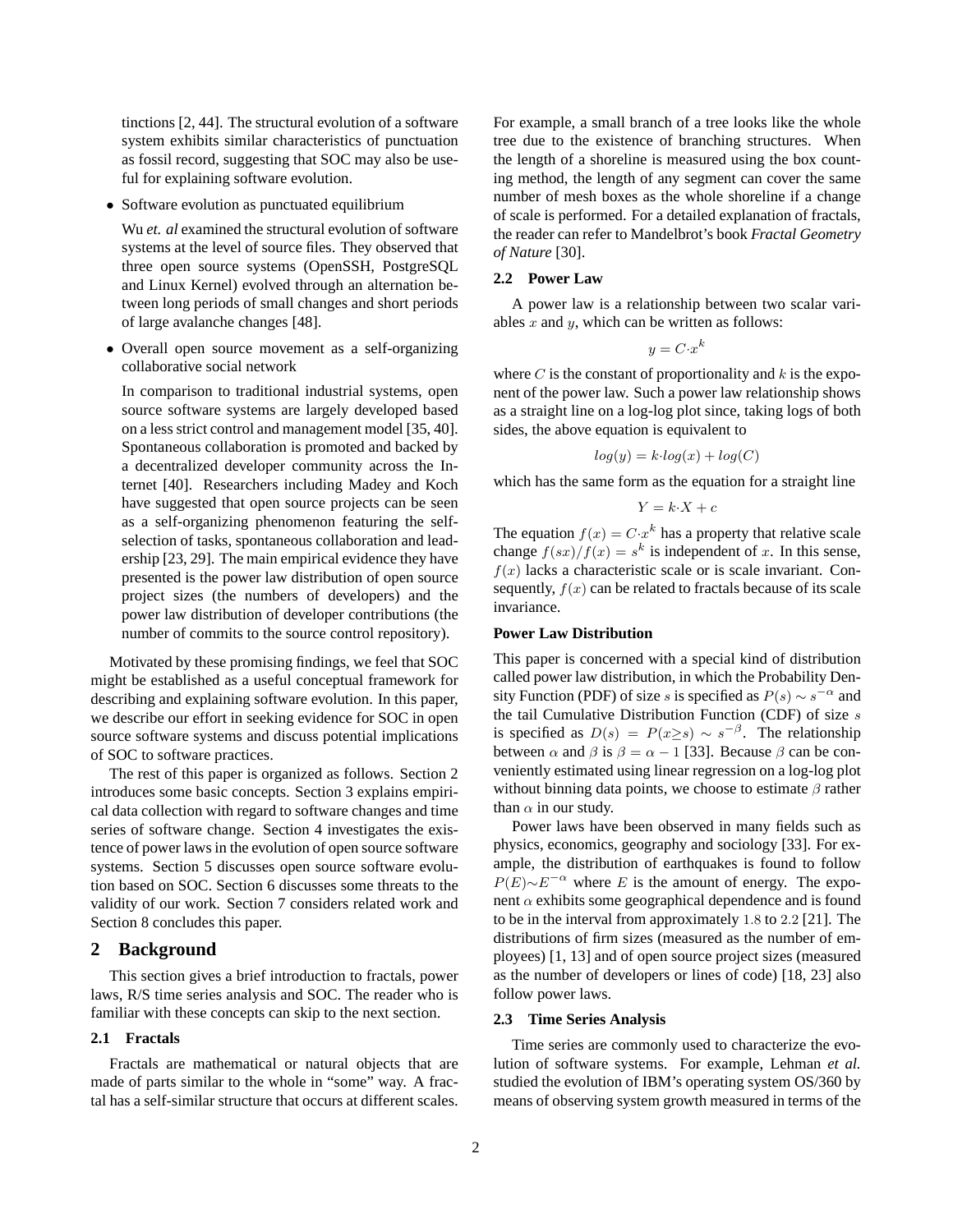number of source modules and number of modules changed for each release [6, 26]. Turski has performed a regression analysis of results from these case studies and proposed the inverse-square model, suggesting that system growth is inversely proportional to system complexity and that system complexity is proportional to the square of system size [46]. In this paper, we are interested in studying the fractal properties in time series of software change.

A widely used statistical analysis technique for time series is Rescaled Range Analysis, also referred to as the R/S statistic. It was first formulated by Hurst in 1951 [19]. The  $R/S$  statistic calculates the Hurst exponent  $H$  to reflect data persistence in a time series. Based on the value of H, natural and/or man-made temporal processes can be classified as follows:

- *Uncorrelated* if  $H = 0.5$ . A random walk is uncorrelated. Informally, one can think of that future events are not influenced by previous ones and also do not carry memory from the past.
- *Long term anti-correlated* if H < 0.5. A process from this category produces anti-persistent time series in which a value above the mean is more likely to be followed by a value below the mean and vice versa. Such behavior is observed in mean-reverting processes such as interest rate change [7].
- *Long term correlated* if  $H > 0.5$ . A processes from this category has long runs of consecutive values above or below the mean. The Nile River has  $H = 0.91$  as calculated by Hurst [19]. This value implies that flood occurrences of the Nile River are not purely random but temporally dependent. Heavier floods are accompanied by above average flood occurrences and minor floods are followed by below average occurrences. Such phenomena are often referred to as long range dependence or long range correlations.

Different time series can be quantified by using the R/S analysis to estimate their associated Hurst exponents. Such a quantification allows us to study similarities between different temporal processes including software system evolution, thereby recognizing underlying unifications that might otherwise have gone unnoticed.

#### **2.4 Self-Organized Criticality**

In 1987, Bak *et. al* proposed *Self-Organized Criticality* (SOC) to explain widespread occurrences of spatial fractals and fractal time series (known as  $1/f$  noise) in nature [3]. According to SOC, a complex system which consists of interacting components can exhibit some general characteristic behavior in space (self-similar fractals) and in time  $(1/f)$ noise) spontaneously. Such behavior can often be measured as power laws. More specifically, a SOC system can exhibit power laws in the distribution of its change sizes and long range correlations in the time series of its change history. The power law distribution and long range correlation are the two most important diagnostics of SOC [4].

To investigate whether software systems follow the SOC dynamics, we need access the change history of many software systems. We need recover software changes from the change history of these systems and obtain the time series of change. With such data, we will be able to examine and verify the existence of power law distributions and long range correlations throughout the evolution of many systems, revealing the SOC dynamics in software evolution.

### **3 Software Change Collection**

This section describes how we have collected software changes throughout the lifetime of software systems.

### **3.1 Software Change**

We denote a software change as a set of source files that are modified together for a purpose. For example, a change may contain a number of source files, which a programmer modified in order to remove a defect or to add a feature. We consider two kinds of change: *Logical Changes* recovered from source control repositories (*e.g.*, CVS) and *Structural Changes* obtained by contrasting subsequent snapshot versions (*e.g.*, releases). For the C and C++ programming language, we consider files with the following extensions: .c, .C, .cc, .cpp, cxx, .c++, .h, .H, .hh, .hpp, .hxx and .h++. The size of a software change is denoted as the number of source files.

### **Logical Change**

A logical change, which is recoverable from a source control repository, contains files checked in by the same developer with the same log message and at the same time. The term "same time" in this context means that files are committed in a short period. Zimmermann *et al.* described a number of methods for recovering logical changes from the CVS repository [49]. One of their methods is the sliding time window protocol, which relies on a maximal time gap to determine whether two subsequent checkins belong to one change. The change log tool *cvs2cl* uses such a protocol to recover changes from the CVS repository automatically [11]. We choose to use *cvs2cl* in our study. Recovered changes may be related to different types of task such as bug fix, feature modification, functional improvement and refactoring. For simplicity they are not differentiated in our study.

### **Structural Change**

A structural change contains files which must satisfy the following requirements: (1) they have outgoing dependencies added or deleted; and (2) they are connected in an isolated subgraph within a delta graph obtained by contrasting two subsequent snapshot versions. As shown in Figure 1, a delta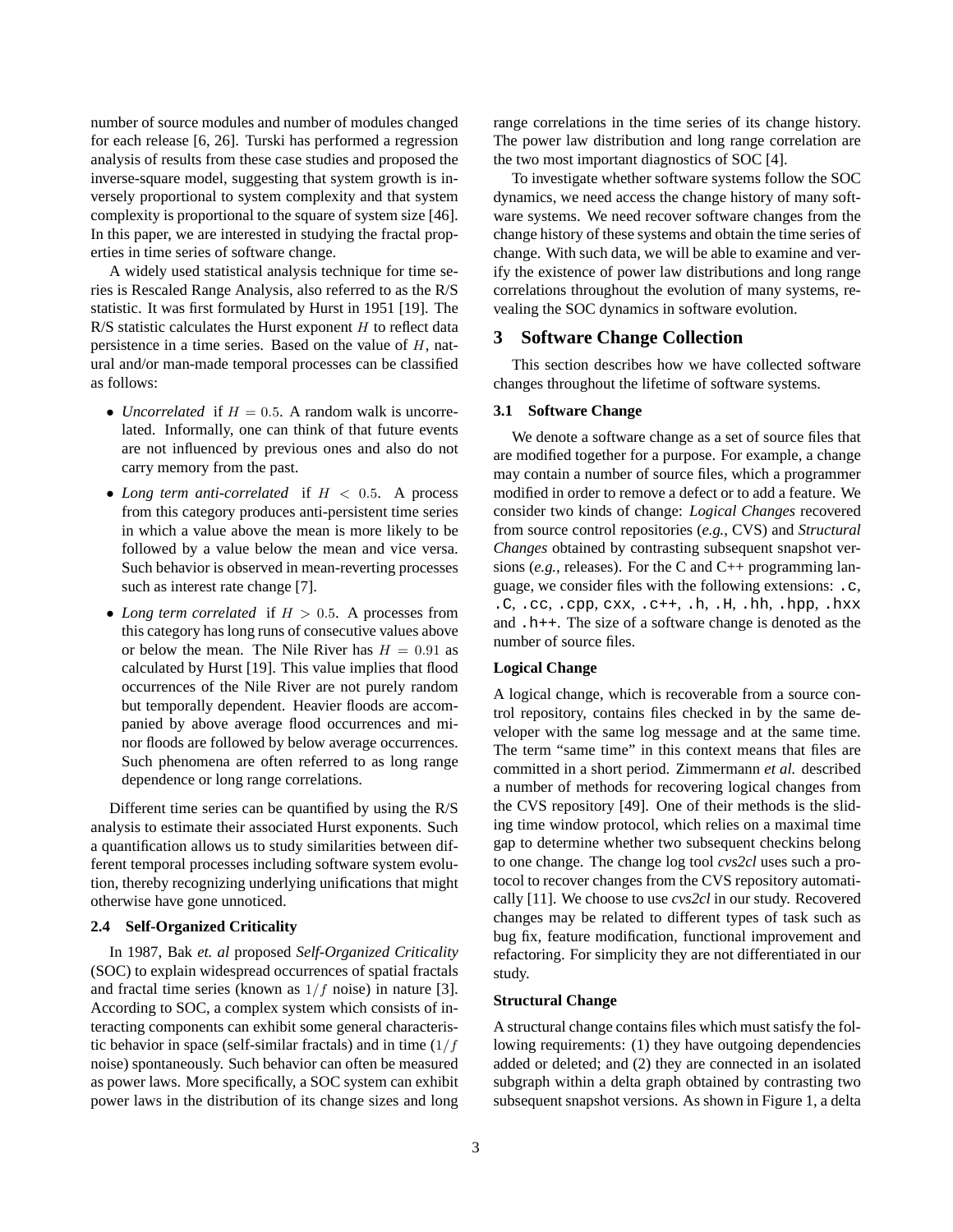

**Figure 1**: Recover Structural Changes

graph contains five files B, C, D, F, G and H as well as six added and deleted dependencies among these files. Files B, C, F and H form an isolated subgraph in which B, C and H have changed their outgoing dependencies but F does not. According to the definition, B, C and H form a structural change with F excluded. File D forms a structural change by itself.

We use CTSX [47], a robust and efficient source extractor for C and C++, to extract structural dependency graphs on a daily basis throughout the lifetime of a software system. Then, we compare consecutive graphs to recover software structural changes over time.

#### **3.2 Time Series of Change**

We use time series to record change fluctuations throughout the lifetime of a software system. We can obtain a time series on the basis of releases or on a daily basis when daily snapshots are available. Using R/S analysis we study the existence of long range correlations in time series of software change to see whether it represents the temporal signature of SOC. We apply R/S based time series on both logical and structural changes.

### **4 Fractals in Software Evolution**

In this section we present empirical evidence for fractal structures found in the evolutionary history of eleven open source software systems. The evidence exists in the form of two fractal related phenomena:

- Power law distribution of change sizes
- Long range correlations in time series of change

We will first discuss in detail the empirical results obtained from GCC (GNU Compiler Collection) [14], then summarize empirical results from more software systems including NetBSD, FreeBSD, OpenBSD, Linux, PostgreSQL, KSDK,

KOffice, PHP, OpenSSL and Ruby. Appendix A provides a brief introduction to these software systems.

#### **4.1 Power Law Distribution of Change Sizes**

In our analysis of distributions of change sizes for GCC, the quantity being plotted is  $D(s)$ , *i.e.*, the tail cumulative distribution function (see Section 2.2).

### **4.1.1 Distribution of Logical Changes in GCC**

We recovered a total of 40,034 logical changes from the CVS repository of GCC. These changes span a development period of eight years from 1997/08/11 to 2005/09/09. Fig.  $2(a)$  displays  $D(s)$  on a log-log plot which follows approximately a straight line. An ordinary least squares (OLS) linear estimation on the logarithmic scale of base 10 yields the following:

$$
D(s) \sim s^{-\beta}, \ \beta = 1.3237
$$

 $D(s)$  has a property that relative change  $D(ks)/D(s) = k^{-\beta}$ is independent of size  $s$ .  $D(s)$  is thereby scale invariant and it can be seen as a self-similar object statistically. In GCC, a larger logical change occurs less frequently than a smaller one. Using the  $D(s)$  equation, we can estimate how much rarer large changes are. In Fig. 2(a), the probability of a change occurrence that involves more than 100 source files is extremely low, roughly less than 0.16%.

We have also found that similar power law distributions hold for individual years from 1998 to 2005 in GCC. The obtained scaling exponents vary slightly from 1.29 to 1.34. This suggests that yearly distributions share a similar power law behavior with each other and also with the lifetime distribution.

### **4.1.2 Distribution of Structural Changes in GCC**

After observing that the size distribution of logical changes followed a power law relationship, we were curious to know whether other kinds of software change have a similar distribution. We examined the size distribution of daily structural changes over the same development period of GCC. A power law was observed by neglecting changes consisting of more than 100 files. It is shown as a log-log plot in Fig. 2(b). An OLS linear fit on the logarithmic scale gives the following:

$$
D(s) \sim s^{-\beta}, \ \beta = 0.7482
$$

The exponent  $\beta$  is estimated with 1≤s≤100. It is interesting that this distribution begins to deviate from power law roughly for  $s > 100$ . This means that a massive structural change involving more than 100 source files within one day is extremely rare and not governed by the power law. Such a large change may structurally depend on hundreds of other files in the system. It is clearly difficult to modify a substantial number of dependencies among several hundred files.

The long tail deviation from a power law might be due to the finite-size effect [4]. If the number of files in GCC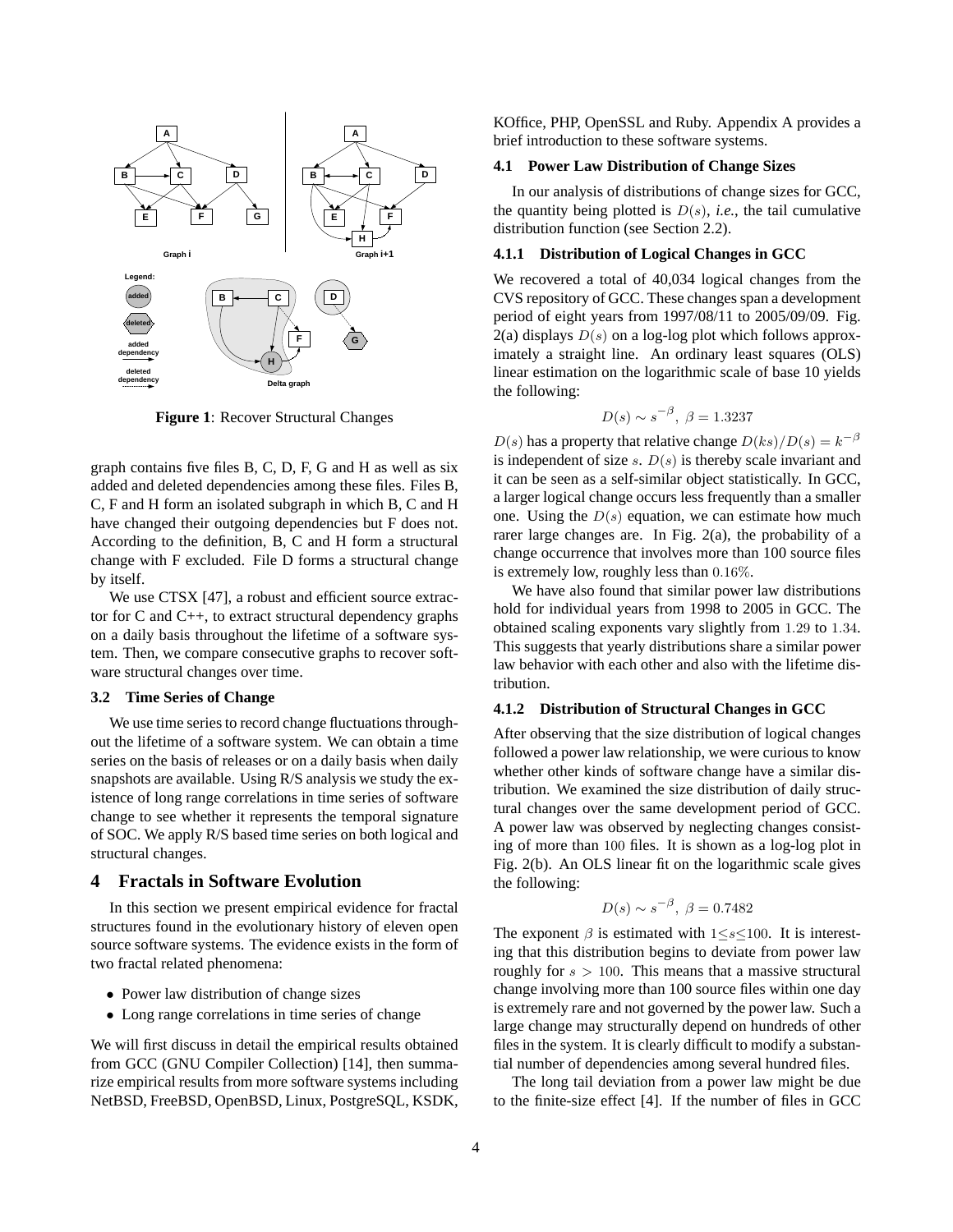

(b) Size distribution of structural changes ( $\beta = 0.7482$ )

**Figure 2**: Tail Cumulative Distributions of Change Sizes for GCC

| System        | Period                | Logical change (LC) |        |        | Structural change (SC) |        |        |
|---------------|-----------------------|---------------------|--------|--------|------------------------|--------|--------|
|               |                       | #LC                 | β      | $R^2$  | $\#SC$                 | β      | $R^2$  |
| <b>NetBSD</b> | 1993/03/20-2005/08/17 | 86.280              | 1.3072 | 0.9952 |                        |        |        |
| FreeBSD       | 1993/06/06-2005/08/17 | 72,021              | 1.3435 | 0.9916 |                        |        |        |
| OpenBSD       | 1995/10/18-2005/08/17 | 47,969              | 1.1796 | 0.9963 |                        |        |        |
| $Linux^*$     | 1994/03/13-2005/07/15 |                     |        |        | 5,042                  | 0.3420 | 0.9902 |
| PostgreSQL    | 1996/07/09-2005/09/09 | 10.797              | 1.2866 | 0.9907 | 3.140                  | 0.8573 | 0.9929 |
| <b>GCC</b>    | 1997/08/11-2005/09/09 | 40,034              | 1.3237 | 0.9853 | 10,835                 | 0.7482 | 0.9915 |
| <b>KSDK</b>   | 1999/01/01-2004/09/15 | 4.012               | 1.4305 | 0.9851 | 1,112                  | 0.7096 | 0.9655 |
| KOffice       | 1999/01/01-2004/09/15 | 2,2948              | 1.4326 | 0.9899 | 19.913                 | 0.5634 | 0.9624 |
| OpenSSL       | 1999/01/01-2005/07/16 | 3.934               | 1.2989 | 0.9912 | 872                    | 0.8208 | 0.9815 |
| <b>PHP</b>    | 1999/04/07-2005/09/09 | 15,558              | 1.2749 | 0.9882 | 2.198                  | 0.7701 | 0.9822 |
| Ruby          | 1999/08/13-2005/09/09 | 3.655               | 1.5022 | 0.9935 | 443                    | 0.9101 | 0.9227 |

∗: The structural changes of Linux were obtained by comparing consecutive public releases over time.

**Table 1**: Scaling Exponents for Distributions of Software Changes

grows significantly in the future, we suspect that the deviation could appear at a larger size. We also observed similar deviations around  $s = 100$  in several other open source software systems including KSDK, KOffice, OpenSSL, PHP, PostgreSQL and Ruby. In comparison to GCC, these systems have a smaller or roughly equivalent size. For Linux which is many times larger than GCC, the deviation appears around  $s = 350$ . Such deviations can be seen in log-log plots shown in Appendix B.

### **4.1.3 Power Distributions for More Systems**

We examined ten more open source systems and found they followed power laws to varying degrees. The obtained scaling exponents are summarized in Table 1. The obtained loglog plots are shown in Appendix B.

We did not analyze distributions of structural change sizes for three BSD variants because each of them is actually composed of a large number of smaller applications and libraries. It is beyond the scope of this paper to study the evolution of structural dependencies among a collection of interacting applications. Unlike structural changes, logical changes are mostly within the boundary of each smaller application or library. Thus we only studied distributions of logical changes for three BSDs.

Because Linux does not have a source control repository such as CVS for public access, we were not able to analyze change log information or perform daily structural comparisons. We instead examined its structural evolution through comparing 524 releases (from 1.0 to 2.6.12.3). These releases were chosen and ordered according to release dates to create a historical sequence. This sequence contains both stable and experimental releases.

Here are some of our observations on the eleven studied open source software systems.

• All eleven software systems we studied have a power law distribution with respect to both logical and structural changes. The quality of fit  $(R^2)$  values shown in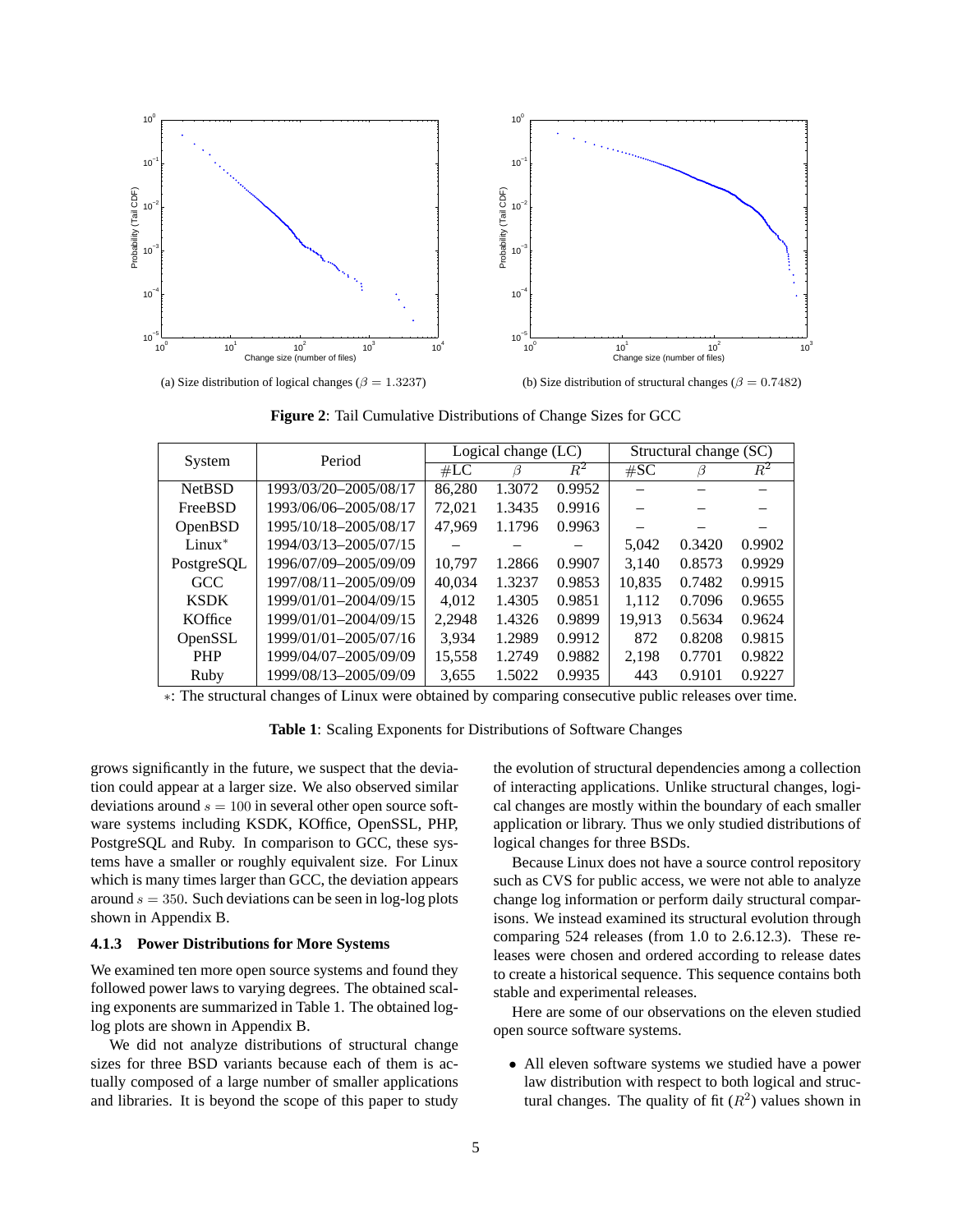Table 1 indicate a strong linear relationship between function  $D(s)$  and change size (the number of source files) on the logarithmic scale. Such power law distributions of software changes are observed in different software domains, not limited to just one system. This presents empirical evidence for the spatial signature of SOC in software evolution.

- The distribution of logical changes has a larger scaling exponent than distribution of structural changes. This is limited to a size threshold, above which a large structural change can have a lower probability if compared to a logical change of the same size. This can be seen from Figure 2. The distribution in Fig. 2(b) deviates from the power law at larger sizes  $(s > 100)$  and drops toward probability zero. No structural change is found to involve more than 800 source files in GCC on a daily basis. This kind of deviation is apparently more common in the distribution of structural changes than in the distribution of logical changes.
- OpenBSD has a scaling exponent different from those of FreeBSD and NetBSD. This suggests that products from the same product family may exhibit slightly different behaviors. It perhaps is because that FreeBSD and NetBSD have a longer history and thus have more logical changes than OpenBSD. Further examination will be needed for understanding what causes such differences in  $\beta$  from system to system.
- For Linux, time intervals between any two adjacent releases vary between 5 days and 37 days except that release 2.3.99-pre9 is approximately 6 months away from release 2.4.0. Such a sampling frequency favors larger structural changes rather than smaller ones. As a result, Linux has the smallest scaling exponent.

#### **4.2 Long Range Correlations in Time Series**

The fundamental nature of software system evolution is change occurring spatially (across the system) and temporally (over the system lifetime). Our observation of scale invariance in distributions of change sizes leads us to wonder whether the evolution of a software system exhibits fractal structures in time, *i.e.*, long range correlations with power law behavior. As pointed out in Section 2.3, the R/S analysis can be used to analyze long range correlations in time series. To address the above question, we only need to determine whether a time series of software change has a Hurst exponent greater than 0.5 (the characteristic value of random noise).

### **4.2.1 R/S Analysis of GCC**

The two R/S statistic plots shown in Figure 3 have Hurst exponents with  $H = 0.7711$  for time series of logical change and  $H = 0.6841$  for time series of structural change. These exponents are significantly above 0.5, thus indicating strong long range correlations in the evolution of GCC. The results can be verified by means of randomly shuffling the original time series to eliminate correlations and re-applying R/S analysis. For GCC, a random shuffling always results in a reduction of  $H$  towards 0.5.

### **4.2.2 R/S Analysis for More Systems**

We performed the R/S analysis on the same set of systems examined in Section 4.1. We estimated Hurst exponents by considering time lags smaller than 365 (days). The largest time lag for Linux is 174 (releases). This is because Linux's time series were obtained by comparing subsequent releases but not daily snapshot versions. The time lag 174 accounts approximately for one third of 524 Linux releases we studied. The obtained Hurst exponents are shown in Table 2.

We also defined *Time Series Coverage* (TSC) as the ratio of the number of non-zero values to the total number of values in a time series. TSC measures how often changes occur over a system's lifetime. Table 2 shows that Ruby has the smallest TSC (14.7%) with regard to structural change activities, indicating that Ruby's structure was changed approximately once every seven days on average. Smaller systems such as KSDK, PHP and Ruby are less prone to logical and structural changes. Larger systems such as GCC, Linux, KOffice and three BSD variants tend to change every day. This is not surprising because more developers are usually involved in a larger project and change activities occur more frequently.

The  $H$  values obtained for all the time series of logical change vary between 0.7 and 0.8. This indicates that these time series appear approximately equally correlated in the long run. By contrast, all the H values obtained for structural change have a wider span from 0.6 to 0.8 with Ruby excluded. The Hurst exponent for Ruby is 0.5129, a close indicator of random noise. This perhaps is because the time series of Ruby is too sparse (TSC =  $14.7\%$ ) to yield notable correlations.

#### **4.3 Summary**

We presented evidence for the existence of fractal structures in the evolution of eleven large open source software systems. The fractal structures are measured as power laws in space (across the system) and in time (over the system lifetime). Both logical and structural changes follow power laws. However, logical changes yield stronger indications than structural changes.

#### **5 Discussion**

The eleven open source systems we examined are from different domains and have evolved over many years. However, their change dynamics share a common power law behavior in space and in time and appear to be independent of the individual details of each system. In order to understand such scale free dynamics we need to take into consid-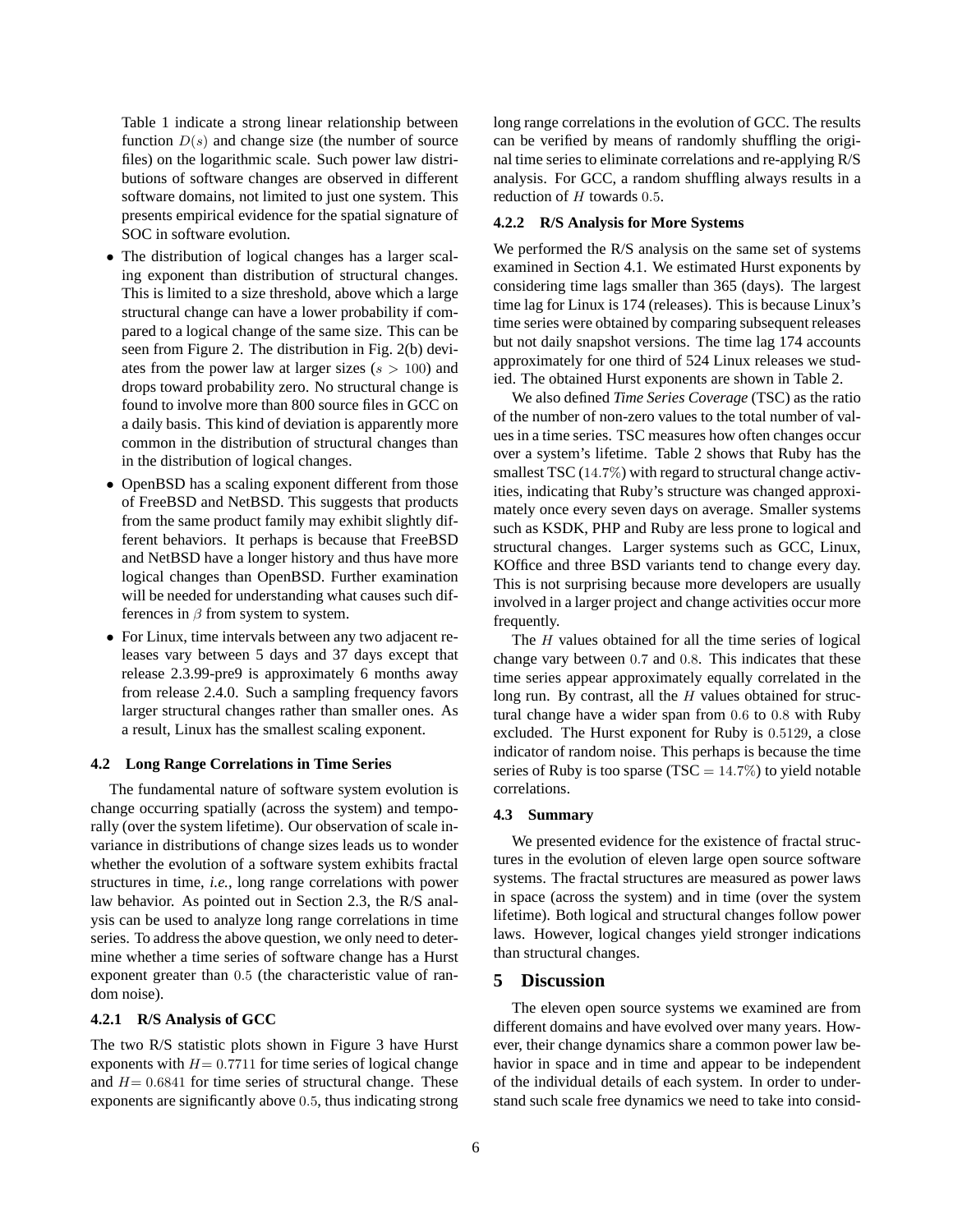

(a) R/S for time series of logical change ( $H= 0.7711$ )

(b) R/S for time series of structural change  $(H= 0.6841)$ 

| System        | Logical change |        |                  | Structural change |        |         |  |
|---------------|----------------|--------|------------------|-------------------|--------|---------|--|
|               | <b>TSC</b>     | Η      | $\overline{R}^2$ | <b>TSC</b>        | Η      | $\,R^2$ |  |
| <b>NetBSD</b> | 98.6%          | 0.7340 | 0.9984           |                   |        |         |  |
| FreeBSD       | 96.4%          | 0.7586 | 0.9952           |                   |        |         |  |
| OpenBSD       | 96.5%          | 0.7181 | 0.9962           |                   |        |         |  |
| $Linux^*$     |                |        |                  | 96.2%             | 0.7491 | 0.9893  |  |
| PostgreSQL    | 80.5%          | 0.7637 | 0.9969           | 52.1%             | 0.7029 | 0.9972  |  |
| GCC           | 98.9%          | 0.7711 | 0.9973           | 84.8%             | 0.6841 | 0.9964  |  |
| <b>KSDK</b>   | 53.5%          | 0.8096 | 0.9811           | 33.0%             | 0.7909 | 0.9872  |  |
| KOffice       | 96.6%          | 0.8092 | 0.9921           | 90.3%             | 0.6967 | 0.9967  |  |
| OpenSSL       | 56.6%          | 0.7354 | 0.9941           | 26.5%             | 0.7163 | 0.9894  |  |
| <b>PHP</b>    | 94.7%          | 0.7545 | 0.9968           | 59.2%             | 0.6186 | 0.9948  |  |
| Ruby          | 61.2%          | 0.6980 | 0.9936           | 14.7%             | 0.5129 | 0.9864  |  |

**Figure 3**: R/S Analysis of Daily Time Series for GCC

∗: The time series of Linux was obtained by comparing consecutive releases over time.

**Table 2**: Hurst Exponents from R/S Analysis of Daily Time Series

eration developers behavior and development processes in open source software development.

In large open source projects, developers commonly collaborate with one another for some common purposes spontaneously and they have freedom to modify and redistribute the source code and to work on the segments of their own interest. A central organization in the name of core group or steering committee [5] often exists. It plays an important role in providing general development guidelines and road maps, anchoring a broader community of developers and users, and nurturing leadership and collaboration across the community [17]. However, such an organization does not control or command what and how an individual developer should modify the source code. Spontaneous collaboration activities between developers ensure the delivery of working releases and sustain the future evolution of the system. Such spontaneous self-organizing behavior of open source developers shall not be confused with Lehman's third law of software evolution, *Self-Regulation* [25]. Self-regulation is a control notion suggesting that both positive and negative feedback controls are constantly and pervasively exercised during a system's evolution. By contrast, self-organization is a configurational notion indicating spontaneous developer collaboration which is neither entirely directed by a central organization nor prescribed by a published software process guideline [20].

### **Agile Software Development**

Agile Software Development is a conceptual framework for undertaking software engineering projects with the help of lightweight methodologies such as Extreme Programming [10] and Adaptive Software Development [17]. Generally speaking, agile methodologies value

- Individuals and interactions over processes and tools
- Working software over comprehensive documentation
- Customer collaboration over contract negotiation
- Responding to change over following a plan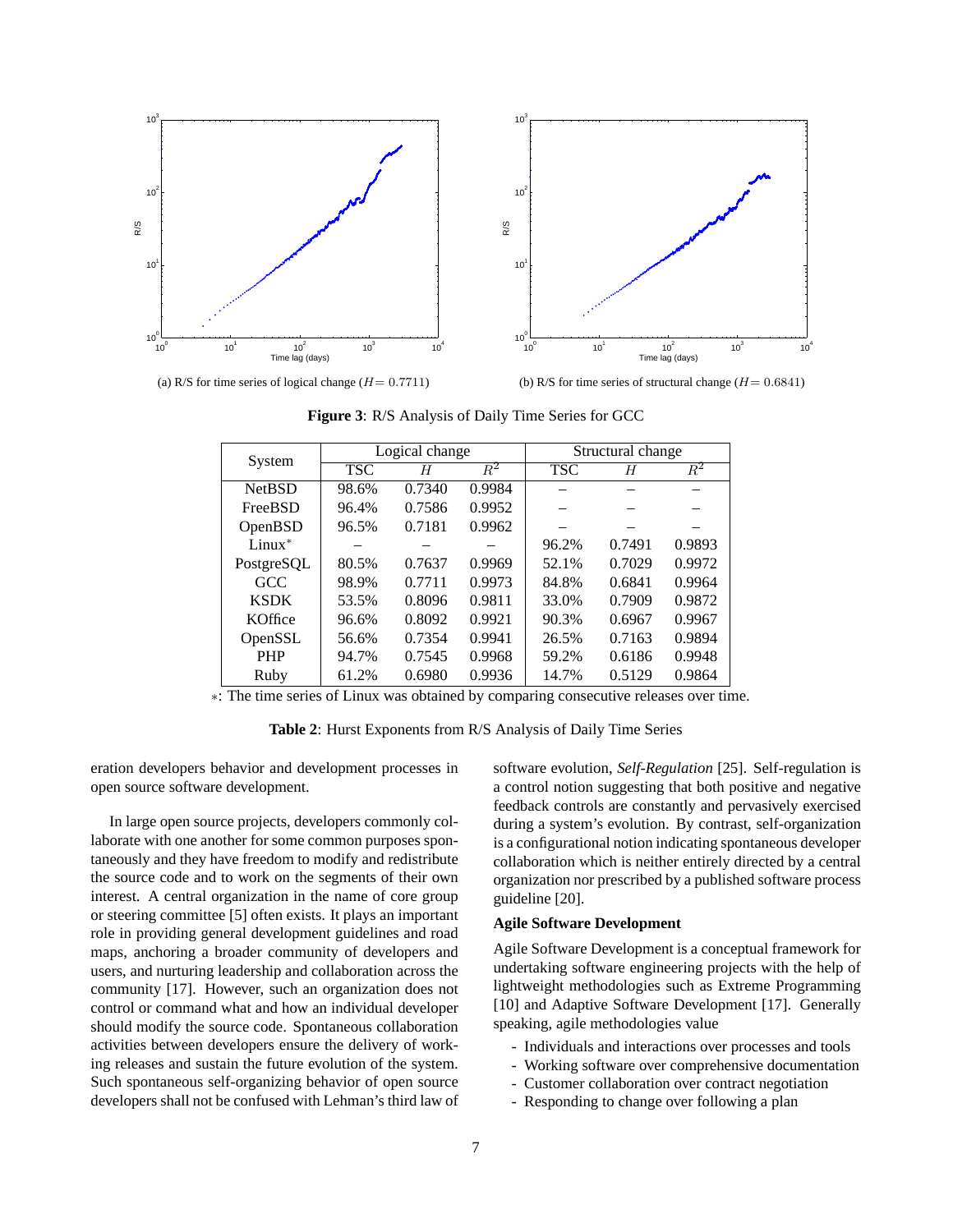The four core values are regarded as the canonical definition of agile software development and commonly referred to as *Agile Manifesto* [31].

Highsmith has advocated adaptive software development as an alternate approach between the monumental and accidental software development models in today's turbulent e-business world [17]. His idea is drawn from theories for complex adaptive systems (including SOC). He emphasizes adaptability, speed and collaboration as the key elements to the success of software project teams who develop and manage high-speed, high-change and high-uncertainty projects in real life. Other agile methodologies share a similar idea.

Agile software development has grown in recognition of complex systems theories which value adaptation over prediction and/or optimization [31]. The agile manifesto was summarized by many agile software practitioners based on their hands-on experience in developing and managing large numbers of real life projects over years. The fractal related phenomena we observed in open source software evolution provide empirical evidence for the existence of SOC. This can lend a hand to agile software practitioners in justifying their methodologies.

#### **Software Change Propagation**

If an open source software system follows the SOC dynamics during its evolution, can one foresee the extent to which changes propagate through the system? According to SOC, a complex system is evolving at the edge between chaos and order where no single characteristic event size can control the evolution of the system [21]. For instance, the electricity power grid is postulated to operate in such a narrow region where power blackouts can not be limited to a certain small size such as a street block or a small town [8]. It is difficult to predict where a power blackout can occur and how far the blackout can propagate.

As a software system evolves to respond to the changing environment and requirements, changes of varying sizes occur at different locations within the system. As indicated by the power law distributions we observed in open source systems, a software change can be up to any sizes, from one source file to the entire system. The occurrences of change covering a significant part of a system or even the entire system, though rare, appear inevitable in open source projects. Necessary measures such as the Collective Code Ownership [34] should be adopted to facilitate communication and collaboration between developers, preparing them for a large unexpected change.

## **6 Validity Threats and Limitations**

There are several threats to the validity of our work.

• The eleven systems we studied are all successful, large open source software systems. There are a large number of small open source projects which neither attract many developers nor are maintained actively over a long period of time. Therefore, the systems we studied are not representative of small or failed open source projects.

- It is unknown whether closed source industrial systems exhibit similar power laws in space and in time. This needs to be empirically checked through future work.
- The definition of a structural change is affected by how one interprets changes to the system structure and how frequently structural snapshots are captured. Furthermore, CTSX that we used to extract program structural dependencies is inaccurate, especially in handling C++ programs. This perhaps explains why KOffice implemented in C++ does not to follow power laws during its structural evolution (see Fig. 4(f)).
- A number of simulation models for SOC [2, 44] can be adapted to simulate software evolution and verify our empirical findings from a theoretical point of view. For example, Cook *et. al* have presented a conditional growth model to reveal the existence of SOC in software growth [9]. By adapting their model to software changes, we might be able to obtain a theoretical proof of SOC in software evolution.

## **7 Related Work**

Several researchers have studied power law distributions related to open source projects hosted on the SourceForge Web site [45]. The mission of SourceForge is to enrich the open source community by providing a centralized place for developers to manage open source projects.

Hunt and Johnson studied the downloads of open source projects at SourceForge and found that projects sizes (measured as the number of software downloads) follow a rankbased power law distribution [18]. According to their study, there are a small number of exceptionally popular projects such as Linux, Apache and Mozilla while most SourceForge projects are less popular. They suggest that studying median size projects might be useful for identifying best practice for developing open source software.

Madey *et al.* also reported similar power law distributions about open source projects [29]. They choose to measure project sizes using the number of developers. Their results indicate that most open source projects at SourceForge have only one developer and only a small percentage have a larger ongoing team. In addition, they modeled open source movement as a collaborative social network with developers as nodes and joint membership in projects as links between nodes. The clusters (development teams) in the social network are connected by linchpin nodes which are developers playing an important role in transferring ideas and technology between different development teams. Madey reported that cluster sizes also followed power laws.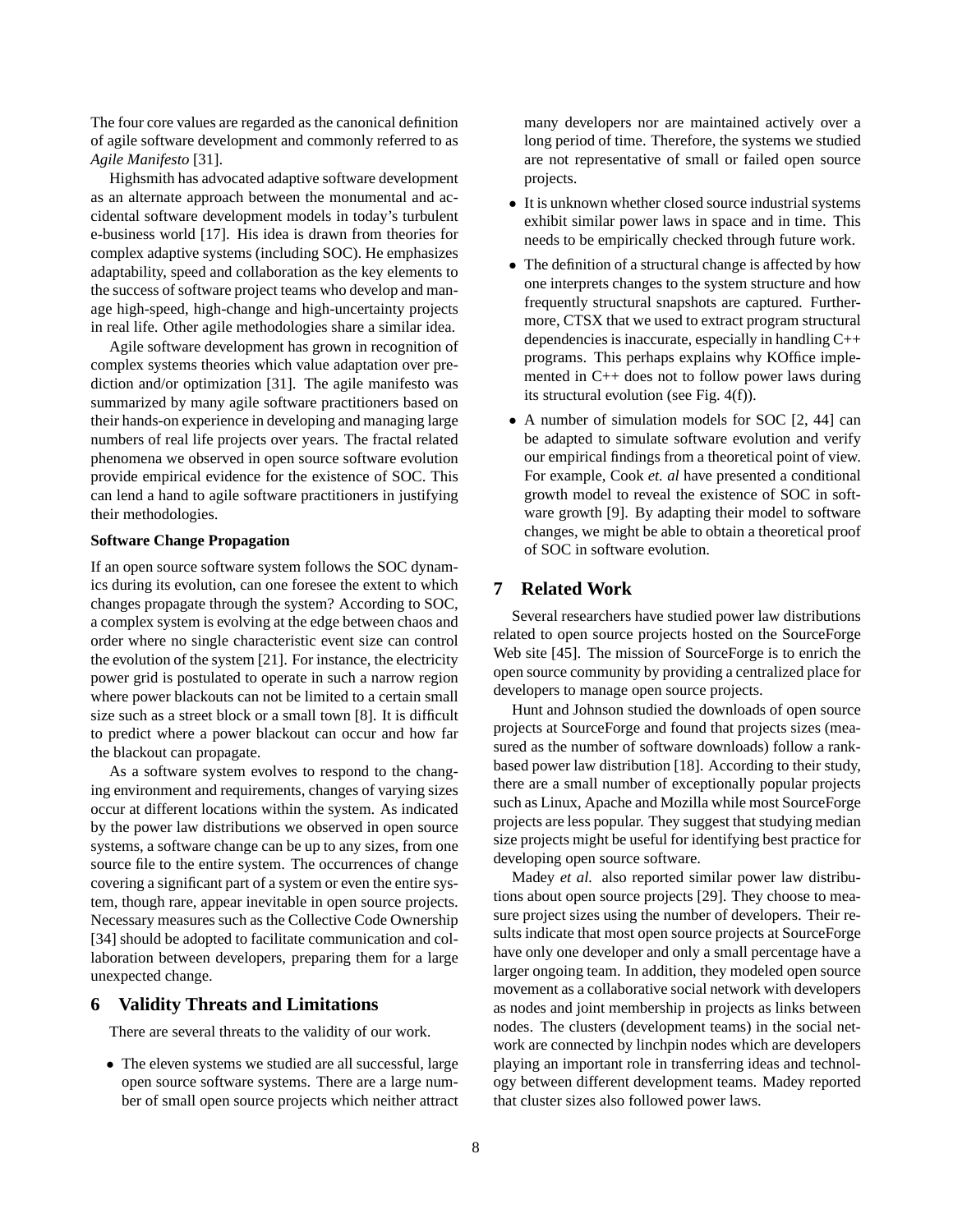Koch analyzed individual programmers' contribution to open source projects at SourceForge and also found power laws [23]. Koch measured the contribution of a programmer using the number of commits made by the programmer or the number of projects the programmer worked on. The observed power laws indicate that a minority of programmers are in fact responsible for the major growth of open source projects. In addition, the collocation of projects in a virtual hosting environment such as SourceForge does not significantly increase co-participation over different projects.

These empirical studies model the open source software community as an open ecology in which individual programmers collaborate with one another, ideas are nurtured, and projects are delivered. Madey and Koch have suggested that the overall open source software development is a selforganizing system within which spontaneous collaboration as well as leadership (*e.g.*, chief programmer) contribute to the success of open source projects. By contrast, we focused on individual systems instead of cross-project behavior. We found power laws throughout the evolution of several open source systems and suggested that open source systems follow the SOC dynamics at the level of source files.

The work of Gorshenev and Pis'mak on explaining software evolution dynamics based on SOC perhaps is the most relevant to our work [16]. They have observed that distributions of added lines (or deleted lines) follow power laws in three open source systems which are Mozilla, FreeBSD and Emacs. We examined logical and structural changes at the source file level and observed power laws in distributions of change sizes as well as in time series of change.

It is worth to note that power laws have been observed at three levels of abstraction for open source software systems: the project level [18][23][29], the file level (our work), and the level of Lines of Code (LOC) [16]. These power laws make it promising to explain the evolution of open source communities as well as the evolution of individual projects using SOC. A unified framework built on SOC may be constructed and then enhanced in the future, within which software evolution may be better explained and understood.

In comparison to prior work, our work showed evidence for the existence of power laws in multiple open source software systems across different domains. We presented such evidence not only for logical changes but also for structural changes. Furthermore, we validated the existence of long range correlations in time series of software change, which is missing from prior work.

### **8 Conclusion**

We have presented empirical evidence for the existence of fractal structures in the evolution of open source software systems. Fractal structures are identified and measured as power laws in space (across the system) and in time (over the system lifetime). Specifically, our findings are presented in the form of power law distribution of change sizes and long range correlations in time series of change. Such spatial and temporal fractal structures suggest that open source software systems do follow the SOC dynamics through their evolution.

However, it does remains a challenging task to establish SOC as a useful framework for understanding software evolution and maintaining practical software systems. We hope that our findings will spur further interests in studying SOCrelated phenomena in software evolution and bridging the gap between SOC formulae and software practice.

#### **References**

- [1] R. L. Axtell. Zipf distribution of U.S. firm sizes. *Science*, 293:1818–1820, September 2001.
- [2] P. Bak and K. Sneppen. Punctuated equilibrium and criticality in a simple model of evolution. *Physical Review Letters*, 71(24):4083–4086, December 1993.
- [3] P. Bak, C. Tang, and K. Wiesenfeld. Self-organized criticality: An explanation of 1/f noise. *Pysical Review Letters*, 59(4):381–384, July 1987.
- [4] P. Bak, C. Tang, and K. Wiesenfeld. Self-organized criticality. *Pysical Review A*, 38(1):364–374, July 1988.
- [5] A. Bauer and M. Pizka. The contribution of free software to software evolution. In *Proceedings of the International Workshop on Principles of Software Evolution*, pages 170– 179, Helsinki, Finland, September 2003.
- [6] L. A. Belady and M. M. Lehman. A model of large program development. *IBM Systems Journal*, 15(3):225–252, 1976.
- [7] J. Beran. *Statistics for Long-Memory Processes*. Chapman and Hall, 1994.
- [8] B. A. Carreras, D. E. Newman, I. Dobson, and A. B. Poole. Evidence for self-organized criticality in a time series of electric power system blackouts. *IEEE Transactions on Circuits and Systems I*, 51(9):1733–1740, September 2004.
- [9] S. Cook, R. Harrison, and P. Wernick. A simulation model of self-organising evolvability in software systems. In *Proceedings of the IEEE International Workshop on Software Evolvability*, pages 17–22, Budapest, Hungary, September 2005.
- [10] Extreme Programming: A Gentle Introduction. Website: http://www.extremeprogramming.org/, 2004.
- [11] K. Fogel, M. O'neill, and M. J. Pearce. CVS log message to change log message conversion script. Website: http://www. red-bean.com/cvs2cl/, 2002.
- [12] FreeBSD. Website: http://www.freebsd.org, 2004.
- [13] E. Gaffeo, M. Gallegati, and A. Palestrini. On the size distribution of firms: Additional evidence from G7 countries. *Physica A*, 324:117–123, 2003.
- [14] GCC. Website: http://gcc.gnu.org, 2002.
- [15] M. W. Godfrey and Q. Tu. Evolution in open source software: A case study. In *Proceedings of the 16th International Conference on Software Maintenance*, pages 131–142, San Jose, California, October 2000.
- [16] A. A. Gorshenev and Yu. M. Pis'mak. Punctuated equilibrium in software evolution. *DOI: cond-mat/0307201*, 2003.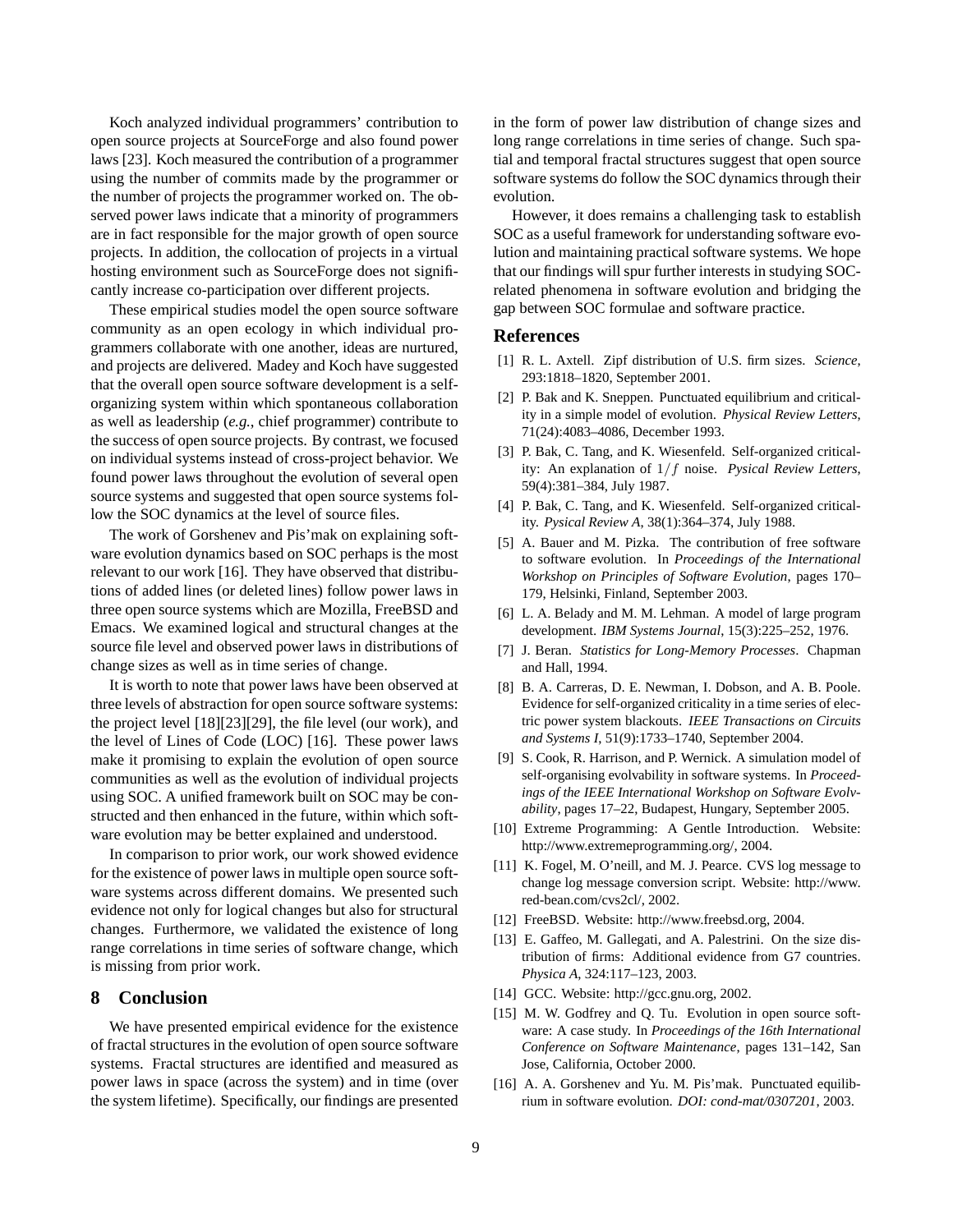- [17] J. A. Highsmith. *Adaptive Software Development A Collaborative Approach to Managing Complex Systems*. Dorset House, New York, NY, USA, 1999.
- [18] F. Hunt and P. Johnson. On the Pareto distribution of Sourceforge projects. In *Proceedings of Open Source Software Dvelopment Workshop*, pages 122–129, Newcastle, UK, 2002.
- [19] H. E. Hurst. Long-term storage capacity of reservoirs. *Transactions of American Society of Civil Engineers*, 116:770– 799, 1951.
- [20] C. Jensen and W. Scacchi. Simulating an automated approach to discovery and modeling of open source software development. In *Proceedings of Software Process Simulation and Modeling Workshop*, Portland, OR, USA, May 2003.
- [21] H. J. Jensen. *Self-Organized Criticality Emergent Complex Behavior in Physical and Biological Systems*. Cambridge University Press, 1998.
- [22] KDE. Website: http://www.kde.org, 2004.
- [23] S. Koch. Profiling an open source project ecology and its programmers. *Electronic Markets*, 14(2):77–88, July 2004.
- [24] KOffice. Website: http://www.koffice.org, 2004.
- [25] M. M. Lehman. Laws of software evolution revisited. *Lecture Notes in Computer Science*, 1149:108–124, 1997.
- [26] M. M. Lehman and L. A. Belady. *Program Evolution Processes of Software Change*. Academic Press, UK, 1985.
- [27] M. M. Lehman, J. F. Ramil, P. D. Wernick, D. E. Perry, and W. M. Turski. Metrics and laws of software evolution - the nineties view. In *Proceedings of the 4th International Software Metrics Symposium*, pages 20–32, Albuquerque, NM, November 1997.
- [28] Linux Kernel. Website: http://www.kernel.org, 2004.
- [29] G. Madey, V. Freeh, and R. Tynan. The open source software development phenomenon: An analysis based on social network theory. In *Proceedings of Americas Conference on Information Systems*, pages 1806–1813, Dallas, TX, 2002.
- [30] B. B. Mandelbrot. *The Fractal Geometry of Nature*. W. H. Freeman & Company, 1982.
- [31] Manifesto for Agile Software Development. Website: http:// agilemanifesto.org/, 2001.
- [32] NetBSD. Website: http://www.netbsd.org, 2002.
- [33] M. Newman. Power laws, Pareto distributions and Zipf's law. *Contemporary Physics*, 46(5):323–351, Sept. 2005.
- [34] M. E. Nordberg. Managing code ownership. *IEEE Software*, 20(2):26–33, January 2003.
- [35] Open Source Definition. Website: http://www.opensource. org/docs/definition.php, 2005.
- [36] OpenBSD. Website: http://www.openbsd.org, 2004.
- [37] OpenSSL. Website: http://www.openssl.org, 2004.
- [38] PHP. Website: http://www.php.net, 2004.
- [39] PostgreSQL. Website: http://www.postgresql.org, 2003.
- [40] E. S. Raymond. *The Cathedral and the Bazaar: Musings on Linux and Open Source by an Accidental Revolutionary*. O'Reilly and Associates, 1999.
- [41] G. Robles, J. J. Amor, J. M. Gonzléz-Barahona, and I. Herraiz. Evolution and growth in large libre software projects.

In *Proceedings of the International Workshop on Principles of Software Evolution*, Lisbon, Portugal, September 2005.

- [42] Ruby. Website: http://www.ruby-lang.org, 2004.
- [43] C. H. Scholz. *The Mechanics of Earthquakes and Faulting*. Cambridge University Press, 1990.
- [44] R. V. Solé, S. C. Manrubia, M. Benton, and P. Bak. Selfsimilarity of extinction statistics in the fossil record. *Nature*, 388(21):764–767, August 1997.
- [45] SourceForge. Website: http://sourceforge.net/, 2005.
- [46] W. M. Turski. The reference model for smooth growth of software systems revisited. *IEEE Transactions on Software Engineering*, 228(8):814–815, August 2002.
- [47] J. Wu and R. C. Holt. A program extractor suite for c and c++: Choosing the right tool for the job. Technical Report CS-2006-17, David R. Cheriton School of Computer Science, University of Waterloo, Waterloo, ON, Canada, May 2006.
- [48] J. Wu, C. W. Spitzer, A. E. Hassan, and R. C. Holt. Evolution spectrographs: Visualizing punctuated change in software evolution. In *Proceedings of the International Workshop on Principles of Software Evolution*, pages 57–66, Kyoto, Japan, September 2004.
- [49] T. Zimmermann and P. Weißgerber. Preprocessing CVS data for fine-grained analysis. In *Proceedings of the 1st International Workshop on Mining Software Repositories (MSR)*, pages 2–6, Edinburgh, UK, May 2004.

## **A Open Source Systems Studied**

**BSD** is the UNIX derivative distributed by University of California at Berkeley. The development of BSD at Berkeley ceased after 4.4BSD-Lite was delivered in 1995. Since then, several distributions based on 4.4BSD-Lite have been in active development. **FreeBSD** is developed as a complete operating system with the kernel and miscellaneous utilities included [12]. **NetBSD** is a unified, portable, production-quality operating system [32]. It is often used in embedded systems. **OpenBSD** focuses on open source and documentation, standardization and security [36].

**GCC** [14] stands for GNU Compiler Collection and it has a set of compilers for C, C++, Objective C, Fortran, Java and Ada, as well as libraries for these languages. GCC is the key component of the GNU tool chain.

**KOffice** [24] is an integrated office suite developed for the K Desktop Environment (KDE). KOffice is part of the KDE Project and consists of 12 main applications: KPresenter, KWord, KChart, KSpread, Kivio, Karbon14, Krita, Kugar, KPlato, Kexi, KFormular and Filters that permit KOffice to interoperate with other popular office suites such as OpenOffice and Microsoft Office.

**KSDK** [22] is a software development toolkit designed for the KDE project. KSDK offers a collection of tools for developing and debugging various kinds of KDE applications.

**Linux** [28] is a cloned operating system UNIX, written from scratch by Linus Torvalds and then subsequently worked on by hundreds of developers who are loosely connected through the Internet. It aims towards POSIX and Single UNIX Specification compliance. Linux 1.0 was delivered in March 1994.

**OpenSSL** [37] is a cryptography toolkit implementing the Secure Sockets Layer (SSL 2.0/3.0) and Transport Layer Security (TLS 1.0) protocols and a general purpose cryptography library.